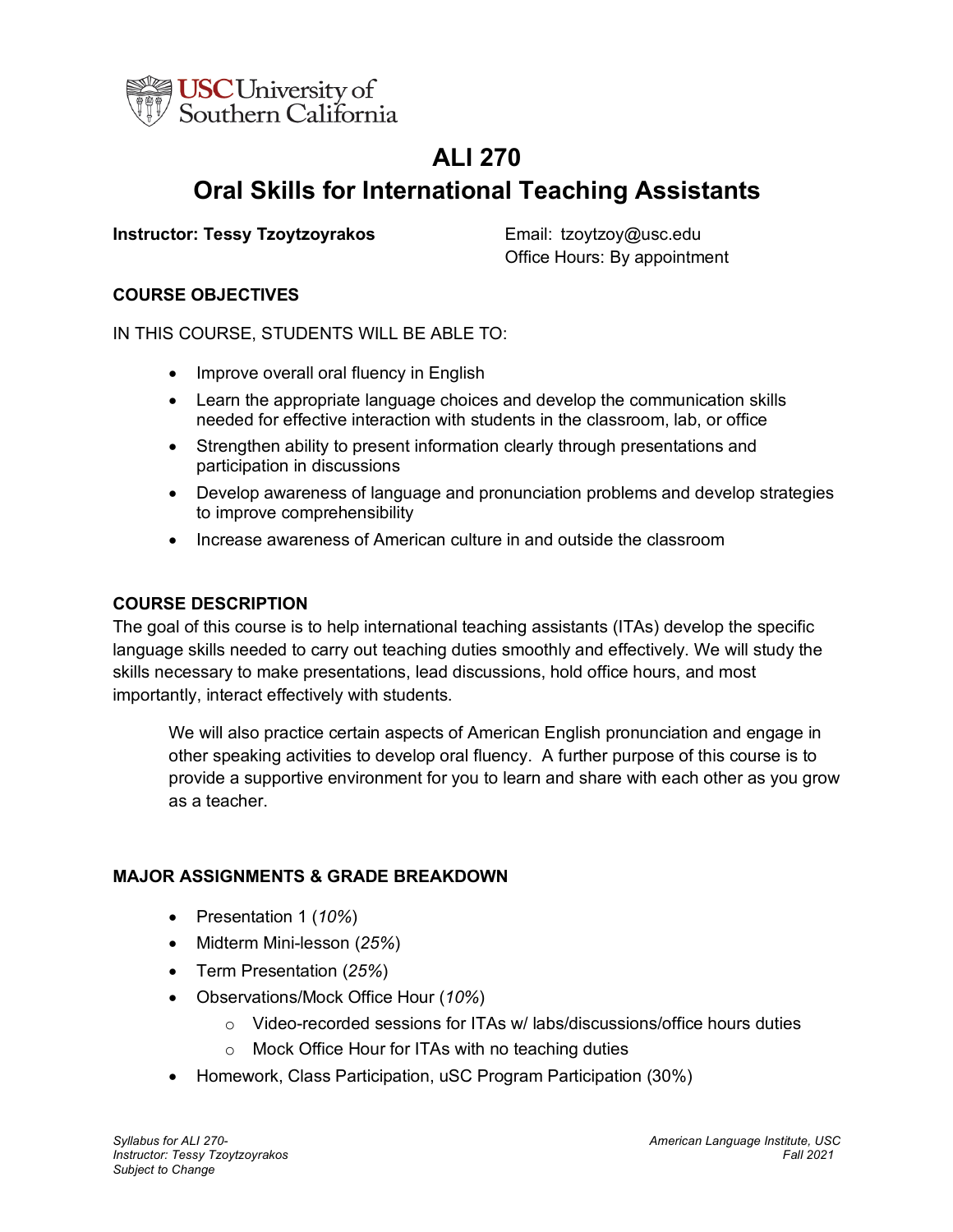

## **MATERIALS**

- ALI 270 Course Reader (in Bookstore week 3- Please wait for instructor notice.)
- Blackboard & online resources

#### **IN-CLASS PRESENTATIONS**

An essential part of this course is self-evaluation and peer-evaluation. Please note that *ALL* major presentations will be recorded on Zoom and accessible to students for self and peer review. You will watch your video and consider your strengths and weaknesses, then evaluate your presentations (and often a peer's) by completing an evaluation form and submitting it to Blackboard. Finally, you will have individualized consultations with your instructor to discuss evaluation feedback following Presentation 1, as well as your midterm and final presentations.

#### Ø **Presentation 1 (Day 2 of class)**

A five-minute presentation on why the course you have been assigned as a TA is important, and how your background and prior education make you qualified to be the course TA. The presentation needs to show good preparation and an awareness of your audience. *Please note:* If you do not have teaching duties (or do not know your TA duties yet), for the purposes of this presentation, you can "assume" you are a TA of a course you are familiar with in your department (additional details to be provided).

#### Ø **Midterm Mini-lesson**

A 10-minute "lesson", during which you will try to employ effective teaching strategies to teach a concept related to your field to the *non-specialist* audience (PPT or whiteboard required).

#### Ø **Final Term Presentation**

A six- to seven-minute presentation on a term from your department's ITA Exam Terms list. This is an opportunity to show the improvement in your oral communication skills over the course of the semester, applying the acquired language & pronunciation components as well as effective teaching techniques (PPT or whiteboard required).

#### **Other Course Requirements & Assignments**

#### **"uSC" Program**

The "uSC" (Undergraduate Student Consultant) Program offers ITAs a great opportunity to practice English with a native speaker outside the classroom. You will be assigned a uSC with whom you will meet (two hours per week, starting from **week four of classes**, *for two hours per week, until the last day of class)*. These meetings provide a chance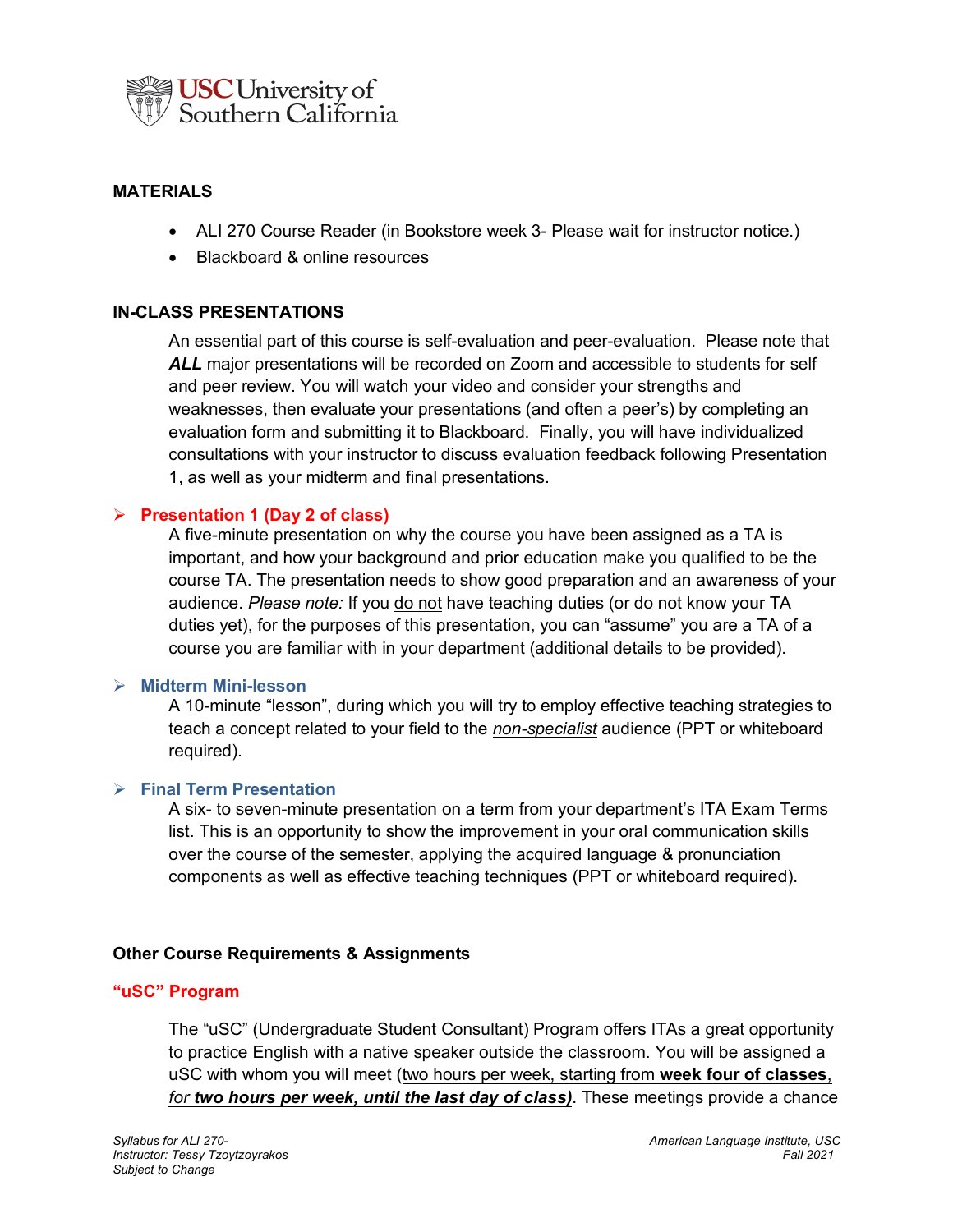

for you to work on teaching skills, fluency, slang, conversation, and your overall oral communication skills. More information on the program will be provided prior to meeting your uSC.

#### Ø **Observations (For TAs with teaching duties this semester)**

If you are leading a lab, discussion or holding office hours, you will be observed while teaching or holding office hours for approximately 15 to 20 minutes. You will watch your observation recording and complete a self-evaluation form. Feedback on the observation recording will be discussed during your midterm consultation.

#### Ø **Recorded "Mock" Office Hour (For TAs with no teaching duties this semester)**

For TAs not assigned teaching duties this semester, this assignment will be completed with your uSC. You will record approximately ten minutes of your interaction with your uSC, as you explain a concept related to your field. Additional details will be provided.

#### Ø **Consultations**

During the semester, you will meet with your instructor for three individual consultations, to discuss goals, progress, presentation/observation feedback, as well as uSC/ITA program activities. You are responsible for submitting all required forms and documents to your instructor PRIOR to the consultation, by the specified due dates. Failure to submit documents in a timely manner may result in a *canceled consultation* and a full class absence (2 hours). It is your responsibility to contact your instructor should you have trouble accessing documents necessary for completing and submitting all homework & evaluation forms.

## **ATTENDANCE & PARTICIPATION**

You are expected to **arrive to class punctually every day**, attend every class, and **actively participate** in class discussions and activities. Class participation also means that you are **fully "present & attentive" in class.** 

If you miss a class, it is your responsibility to contact your instructor to find out what was missed. You are responsible for all material covered in the class you missed, and you must prepare any assigned homework for the following class. If you join our class late, **you may be marked absent for one full hour of the class should the time you missed equal ten or more minutes**.

**Continued tardiness will also result in absence hours**, so if you have a schedule conflict, which prevents you from punctually joining your class, you must discuss this with your instructor at the beginning of the semester.

More than EIGHT hours of absence will result in a grade of No Credit for the course. Please notify your instructor of any departmental duties which will prevent you from attending class as soon as you become aware of the time conflict. If changes in your teaching duties occur at any point during the semester, please inform your instructor as soon as possible.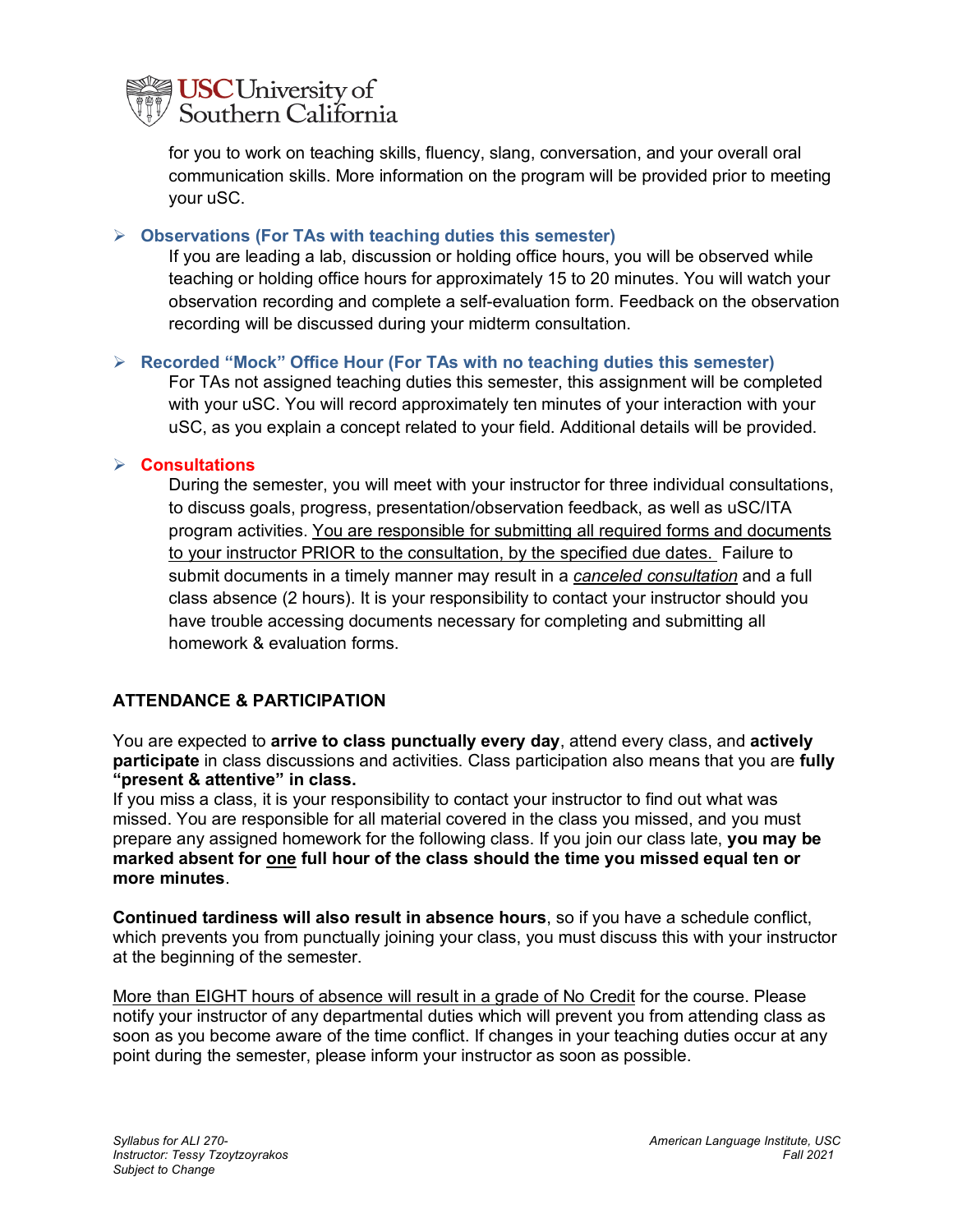

#### **IMPORTANT CLASS POLICY**

Out of respect for your fellow students and instructor, and to foster an environment conducive to effective learning and communication, please try to avoid distractions, which take your attention away from the class. If you have an urgent situation that requires your immediate attention, *you can inform your instructor* to explain your situation.

## **ITA EXAM & FURTHER REQUIREMENTS**

At the end of the semester, **all ALI 270 students will be required to take the ITA Oral Interview Exam again.** After successfully completing this course, most students are released from any further ALI oral skills course requirements. However, some students do fulfill the course requirements, yet *still require further work on skills covered in this class.* In such cases, these students are required to take an additional ALI course to help them make the necessary improvements.

*IMPORTANT: To qualify for the ITA exam at the end of the semester, students must* complete ALL course-related assignments, attend ALL meetings with their uSC, and not exceed the maximum number of allowable absences for the course. Students who do not meet these requirements will be at risk of receiving a No Credit and will have their department notified. Failure to attend the scheduled ITA exam may also result in a No Credit for the course.

# **ZOOM ETIQUETTE**

- Ø **You will keep your microphone ON**, unless there is unexpected background noise. That way, you can easily and actively participate in class discussions and activities.
- Ø **You will need to have your video ON** during class. This is not only important for effective interaction in class, but also particularly helpful in an oral skills class, which includes a pronunciation component. Being visible on the screen also allows your instructor to see your mouth/jaw movements as you speak, an essential component to proper pronunciation of some challenging American English sounds.

**Synchronous session recording notice:** All synchronous Zoom class sessions will be recorded and can be provided asynchronously.

#### **Sharing of course materials outside of the learning environment**

USC has a policy that prohibits sharing of any synchronous and asynchronous course content outside of the learning environment. *SCampus Section 11.12(B)* 

*Distribution or use of notes or recordings based on university classes or lectures without the express permission of the instructor for purposes other than individual or group study is a violation of the USC Student Conduct Code. This includes, but is not limited to, providing materials for distribution by services publishing class notes. This restriction on unauthorized use also applies to all information, which had been distributed to students or in any way had been displayed for use in relationship to the class, whether obtained in class, via email, on the Internet or via any other media. (See Section C.1 Class Notes Policy).*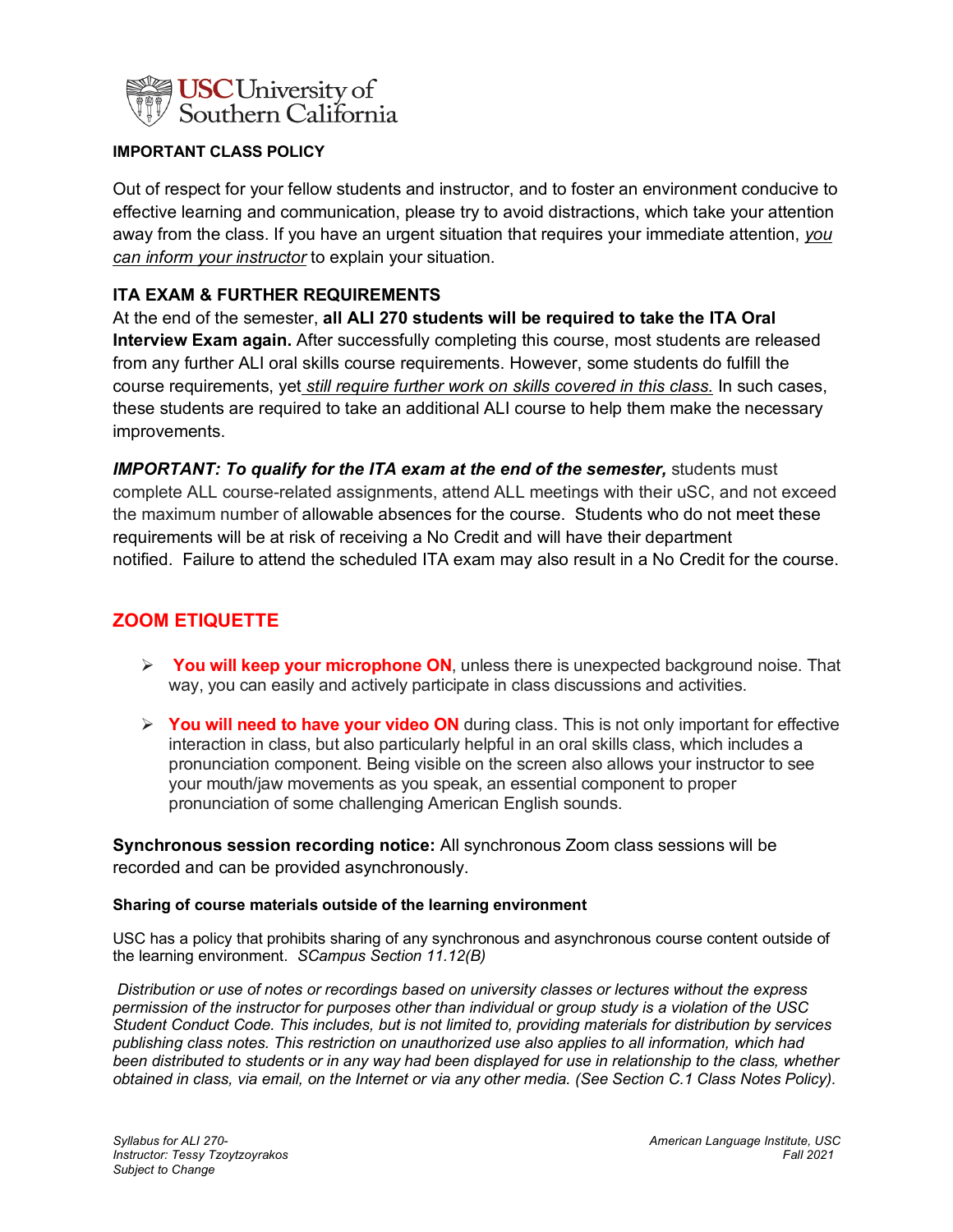

# *USC's GRADUATE ADMISSIONS REQUIREMENTS*

#### **The American Language Institute adheres to the following USC Graduate Admissions English Language Requirements:**

*The ability to communicate effectively in English-to read, write and speak the language fluently-is vital to your success as a university student. USC graduate applicants are therefore expected to demonstrate English-language proficiency as part of the application process.* https://gradadm.usc.edu/lightboxes/international-students-english-proficiency/

#### **Academic Conduct:**

Plagiarism – presenting someone else's ideas as your own, either verbatim or recast in your own words – is a serious academic offense with serious consequences. Please familiarize yourself with the discussion of plagiarism in SCampus in Part B, Section 11, "Behavior Violating University Standards" https://policy.usc.edu/files/2020/07/SCampus-Part-B-2.pdf. Other forms of academic dishonesty are equally unacceptable. See additional information in SCampus and university policies on scientific misconduct, policy.usc.edu/scientific-misconduct.

#### **Support Systems:**

*Student Health Counseling Services - (213) 740-7711 – 24/7 on call* engemannshc.usc.edu/counseling

Free and confidential mental health treatment for students, including short-term psychotherapy, group counseling, stress fitness workshops, and crisis intervention.

*National Suicide Prevention Lifeline - 1 (800) 273-8255 – 24/7 on call* suicidepreventionlifeline.org

Free and confidential emotional support to people in suicidal crisis or emotional distress 24 hours a day, 7 days a week.

*Relationship and Sexual Violence Prevention Services (RSVP) - (213) 740-4900 – 24/7 on call* studenthealth.usc.edu

Free and confidential therapy services, workshops, and training for situations related to gender-based harm.

*Office of Equity and Diversity (OED) | Title IX - (213) 740-5086* equity.usc.edu, titleix.usc.edu

Information about how to get help or help a survivor of harassment or discrimination, rights of protected classes, reporting options, and additional resources for students, faculty, staff, visitors, and applicants. The university prohibits discrimination or harassment based on the following protected characteristics: race, color, national origin, ancestry, religion, sex, gender, gender identity, gender expression, sexual orientation, age, physical disability, medical condition, mental disability, marital status, pregnancy, veteran status, genetic information, and any other characteristic which may be specified in applicable laws and governmental regulations.

*The Office of Disability Services and Programs - (213) 740-0776* dsp.usc.edu

Support and accommodations for students with disabilities. Services include assistance in providing readers/notetakers/interpreters, special accommodations for test taking needs, assistance with architectural barriers, assistive technology, and support for individual needs.

*USC Support and Advocacy - (213) 821-4710*

#### studentaffairs.usc.edu/ssa

Assists students and families in resolving complex personal, financial, and academic issues adversely affecting their success as a student.

*Diversity at USC - (213) 740-2101*

#### diversity.usc.edu

Information on events, programs and training, the Provost's Diversity and Inclusion Council, Diversity Liaisons for each academic school, chronology, participation, and various resources for students.